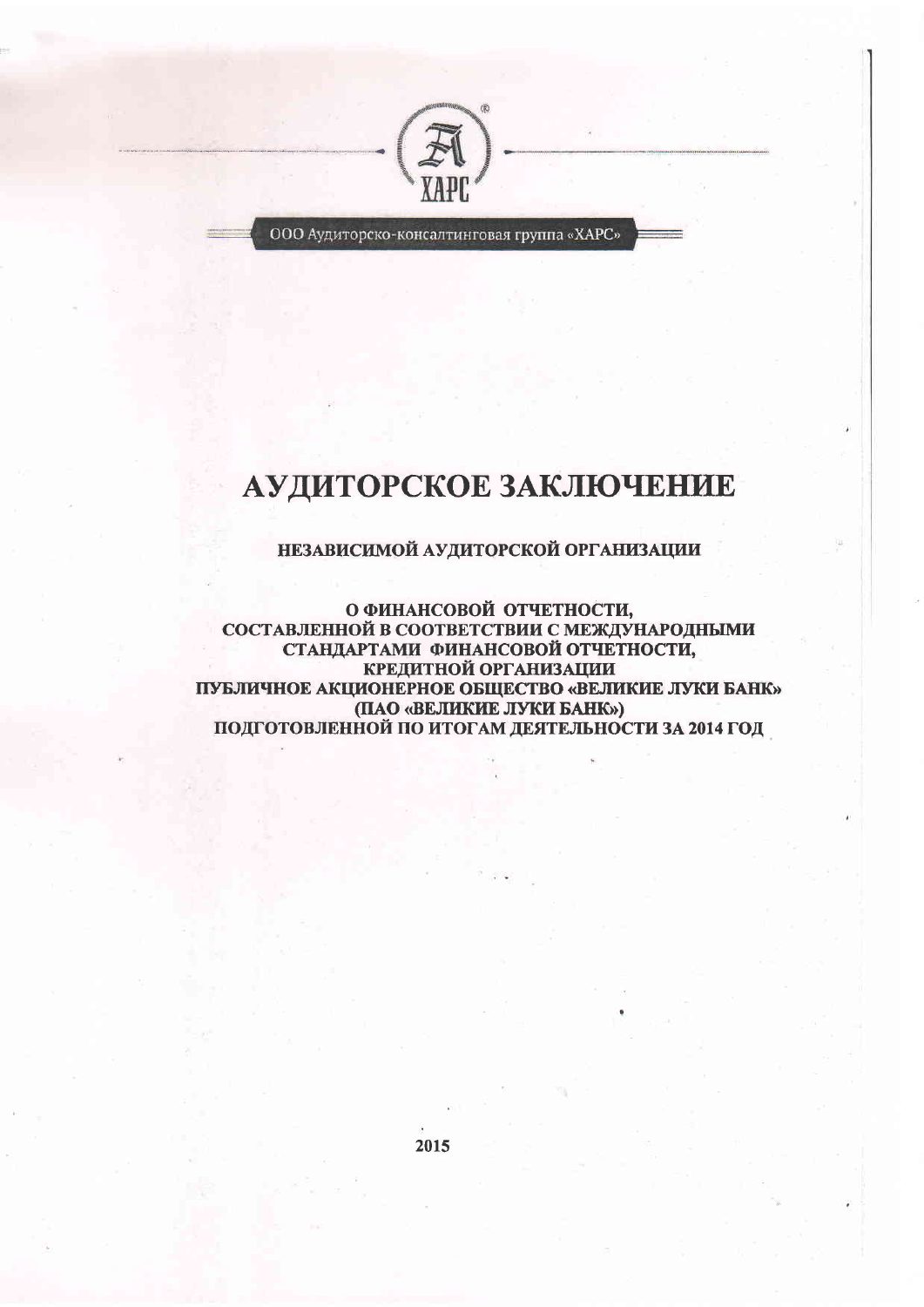#### **AIPECAT**

Акционерам и Совету директоров кредитной организации Публичное акционерное общество «Великие Луки банк» (ПАО «Великие Луки банк»)

#### СВЕДЕНИЯ ОБ АУДИРУЕМОМ ЛИЦЕ

Публичное акционерное общество «Великие Луки банк» Наименование (сокращенное наименование - ПАО «Великие Луки банк») - с 27.02.2015 г.

общество Коммерческий банк Открытое акционерное «Великие Луки банк» (сокращенное наименование - ОАО КБ «Великие Луки банк») - до 27.02.2015 г.

О новной государственный регистрационный номер (ОГРН) Место нахождения 1026000001774 (30.07.2002 r.)

182110, Россия, Псковская область г. Великие Луки, ул. Комсомольская, дом 27а

#### СВЕДЕНИЯ ОБ АУДИТОРСКОЙ ОРГАНИЗАЦИИ

Общество с ограниченной ответственностью Аудиторско-Наименование консалтинговая группа «ХАРС» (сокращенное наименование - ООО АКГ «ХАРС»)

1027100739951 (10.09.2002)

Государственный регистрационный номер

Место нахождения

300041, г. Тула, ул. Ф. Энгельса, д.32 ж.

Членство в саморегулируемой организации

Свидетельство о членстве аудиторской организации № 74 в СРО Некоммерческое партнерство «Аудиторская Палата России» (СРО НП АПР).

 $(OPH3)$  B Основной регистрационный номер записи аудиторских реестре государственном аудиторов  $\boldsymbol{\mathsf{M}}$ организаций 10201000206.

Директор - Полякова Елена Владимировна.

Аудиторское заключение уполномочена подписать Кирилова Нелли Руководитель аудиторской проверки Николаевна.

Мы провели аудит прилагаемой финансовой отчетности, составленной в соответствии с Международными стандартами финансовой отчетности, кредитной организации ПАО «Великие Луки банк» (далее Банк), за период с 01 января 2014 г. по 31 декабря 2014 г. включительно.

ООО АКГ «ХАРС» 300041, г. Тула, ул. Ф. Энгельса, д. 32ж, тел. (4872) 310-800 hars@tula.net, hars-tula@mail.ru

 $\overline{2}$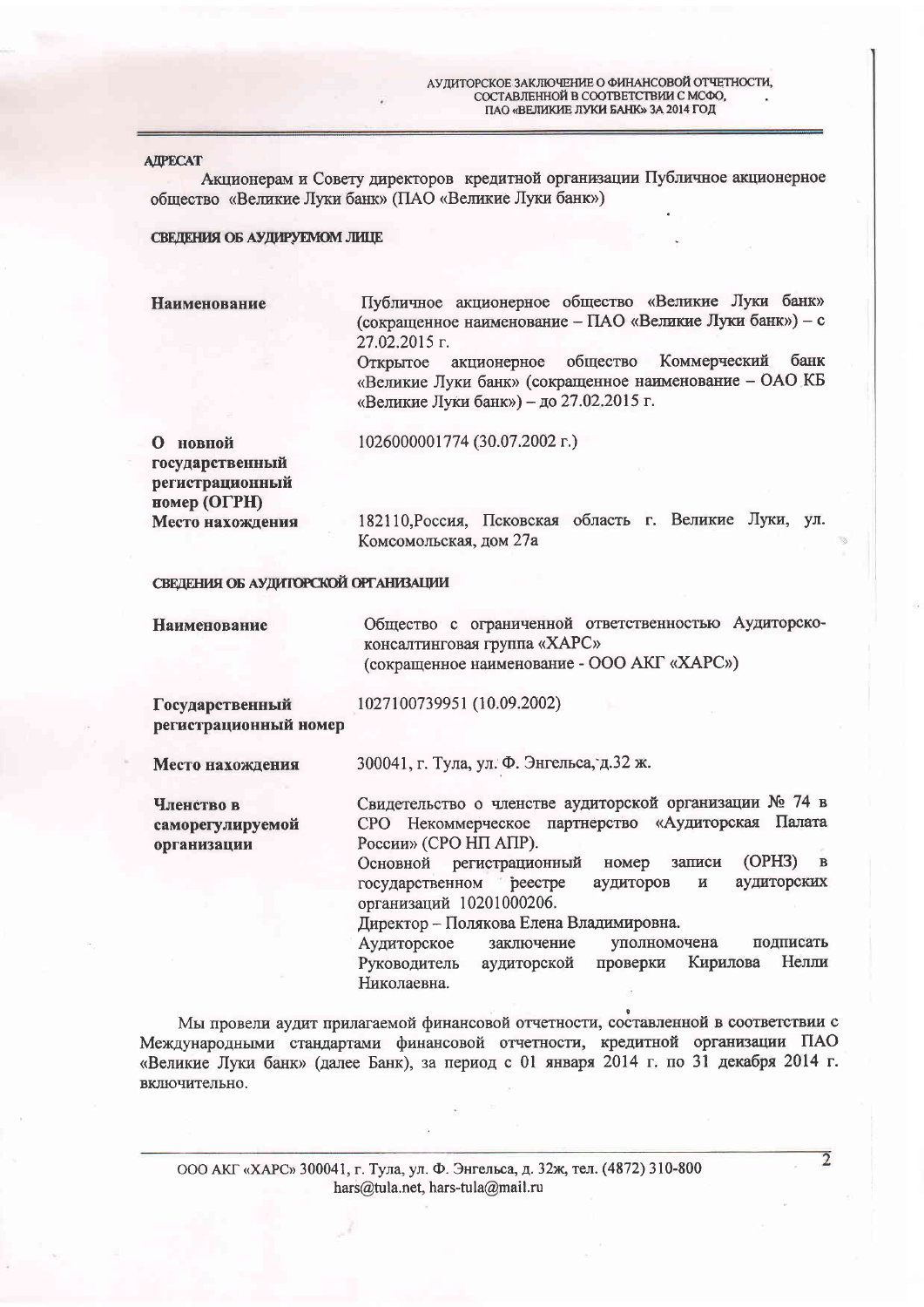Подтверждаемая финансовая отчетность. составленная  $\overline{\mathbf{R}}$ соответствии Международными стандартами финансовой отчетности, ПАО «Великие Луки банк» за 2014 год:

- Отчет о финансовом положении;
- Отчет о нрибылях и убытках и прочем совокупном доходе;
- Отчет об изменении в собственном капитале;
- Отчет о движении денежных средств;
- Примечания к финансовой отчетности.

#### ОТВЕТСТВЕННОСТЬ АУДИРУЕМОГО ЛИЦА ЗА ФИНАНСОВУЮ ОТЧЕТНОСТЬ

Руководство аудируемого лица несет ответственность за составление и достоверность отчетности, составленной в соответствии с Международными указанной финансовой стандартами финансовой отчетности, а также за систему внутреннего контроля, необходимую для составления финансовой отчетности, не содержащей существенных искажений вследствие недобросовестных действий или ошибок.

#### **ОТВЕТСТВЕННОСТЬ АУДИТОРА**

Наша ответственность заключается в выражении мнения о достоверности финансовой отчетности на основе проведенного нами аудита.

Мы проводили аудит в соответствии с федеральными стандартами аудиторской деятельности, действующими в Российской Федерации, и Международными стандартами аудита. Данные стандарты требуют соблюдения применимых этических норм, а также планирования и проведения аудита таким образом, чтобы получить достаточную уверенность в том, что финансовая отчетность не содержит существенных искажений.

Аудит включал проведение аудиторских процедур, направленных на получение аудиторских доказательств, подтверждающих числовые показатели в финансовой отчетности и раскрытие в ней информации. Выбор аудиторских процедур является предметом суждения аудитора, которое основывается на оценке риска существенных искажений финансовой отчетности, допущенных вследствие недобросовестных действий или ошибок.

В процессе оценки данного риска нами рассмотрена система внутреннего контроля, обеспечивающая составление достоверной финансовой отчетности, с целью выбора соответствующих аудиторских процедур, но не с целью выражения мнения об эффективности системы внутреннего контроля.

Аудит также включал оценку надлежащего характера применяемой учетной политики и обоснованности оценочных показателей, полученных руководством аудируемого лица, а также оценку представления финансовой отчетности в целом.

Мы полагаем, что полученные в ходе аудита аудиторские доказательства представляют достаточные и надлежащие основания для выражения мнения о достоверности финансовой отчетности.

#### **MHEHAE**

По нашему мнению, финансовая отчетность ПАО «Великие Луки банк» отражает достоверно во всех существенных отношениях её финансовое положение по состоянию на 01 января 2015 года, её финансовые результаты и движение денежных средств за 2014 год в соответствии с Международными стандартами финансовой отчетности.

 $\overline{3}$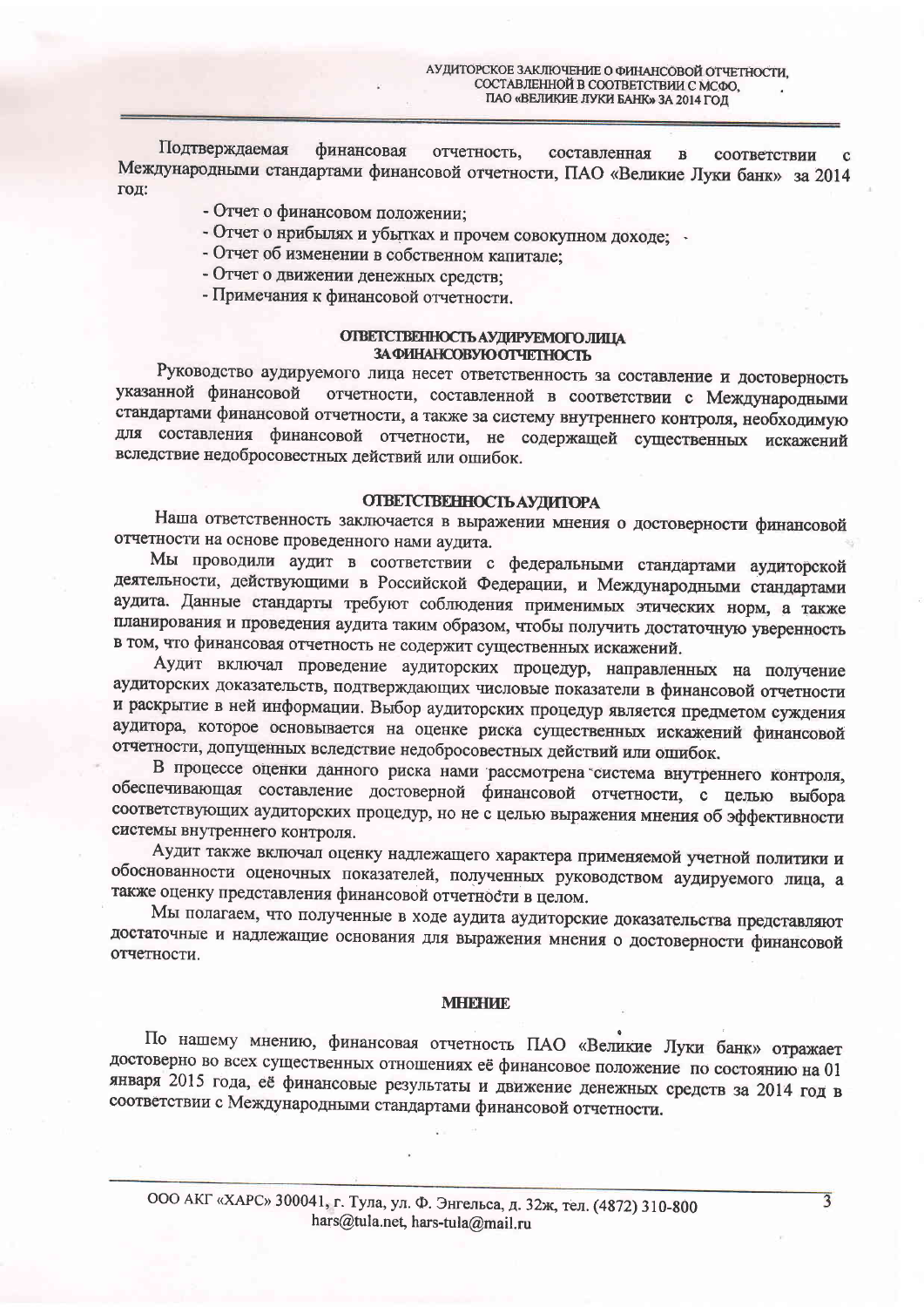### ОТЧЕТ О РЕЗУЛЬТАТАХ ПРОВЕРКИ В СООТВЕТСТВИИ С ТРЕБОВАНИЯМИ СТАТЬИ 42 ФЕДЕРАЛЬНОГО ЗАКОНА ОТ 02.12.1990 №395-1 «О БАНКАХ И БАНКОВСКОЙ ДЕЯТЕЛЬНОСТИ»

Руководство Банка несет ответственность за выполнение Банком требований Банка России в отношении обязательных нормативов, установленных Банком России. Руководство Банка несет ответственность за соответствие внутреннего контроля и организации систем управления рисками Банка требованиям, предъявляемым Банком России к таким системам.

В соответствии с требованиями статьи 42 Федерального закона от 02.12.1990 № 395-1 «О банках и банковской деятельности», в ходе аудита финансовой отчетности Банка за 2014 год мы провели проверку:

1) выполнения Банком по состоянию на 01 января 2015 г. обязательных нормативов, установленных Банком России:

2) соответствия внутреннего контроля и организации систем управления рисками Банка требованиям, предъявляемым Банком России к таким системам в части:

- > подчиненности подразделений управления рисками;
- > наличия у Банка утвержденных уполномоченными органами Банка методик выявления значимых для Банка рисков, управления значимыми для Банка рисками, осуществления стресс-тестирования, наличия системы отчетности по значимым для Банка рискам и капиталу;
- > последовательности применения в Банке методик управления значимыми для Банка рисками и оценки их эффективности;
- > осуществления Советом директоров и исполнительными органами управления Банка контроля соблюдения установленных внутренними документами Банка предельных значений рисков и достаточности собственных средств (капитала), эффективности применяемых в Банке процедур управления рисками и последовательности их применения.

Указанная проверка включала в себя такие выбранные на основе нашего суждения процедуры, как запросы, анализ, изучение документов, сравнение внутренних требований, порядков и методологий Банка с требованиями, установленными Банком России, а также пересчет, сравнение и сверка числовых значений и иной информации.

Результаты проведенной нами проверки изложены ниже.

## Выполнение Банком обязательных нормативов, установленных Банком России

Мы установили, что значения обязательных нормативов Банка по состоянию на 1 января 2015 г. находились в пределах лимитов, установленных Банком России.

Мы не проводили каких-либо процедур в отношении данных бухгалтерского учета Банка, кроме процедур, которые мы сочли необходимыми для целей выражения мнения о достоверности финансовой отчетности Банка за 2014 год, составленной в соответствии с Международными стандартами финансовой отчетности.

 $\overline{4}$